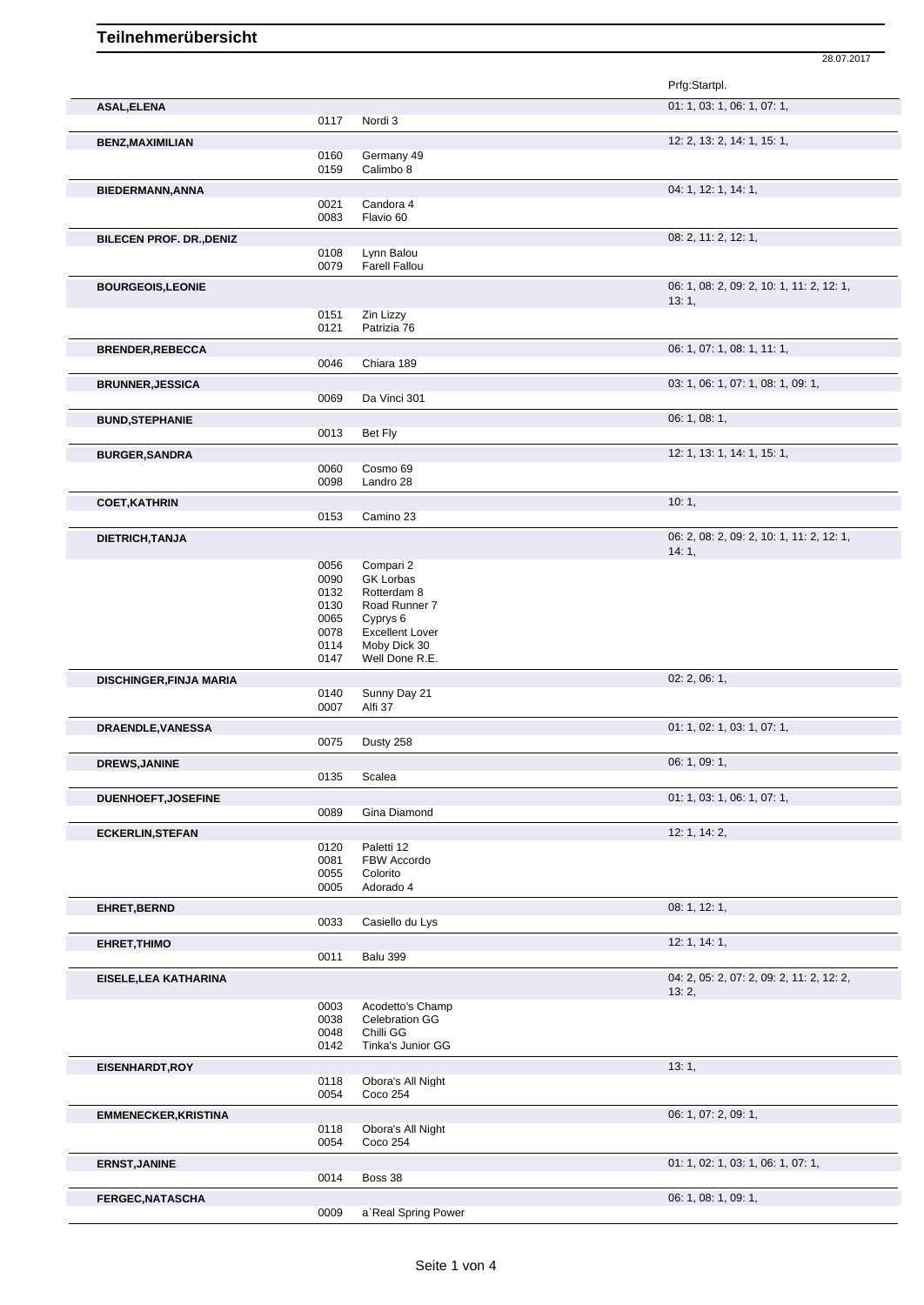Prfg:Startpl. **FLAIG,JANA** 02: 1, 06: 1, 07: 1, 09: 1, 0145 Vinja 7 **FRAENKLE DR.,JAN** 13: 1, 0018 Calina 110 **FRECH, KATRIN** 14: 3, 15: 3, 15: 3, 15: 3, 15: 3, 15: 3, 15: 3, 15: 3, 15: 3, 15: 3, 15: 3, 15: 3, 15: 3, 15: 3, 15: 3, 15: 3, 15: 3, 15: 3, 15: 3, 15: 3, 15: 3, 15: 3, 15: 3, 15: 3, 15: 3, 15: 3, 15: 3, 15: 3, 15: 3, 15: 0082 Fishermans Boy<br>0133 Sally von Worrer Sally von Worrenberg 0136 Senta 102 **GANTERT, KERSTIN** 04: 1, 12: 1, 14: 1, 0041 Chanel la belle<br>0061 Countino **Countino GASS,STEPHANIE** 14: 1, 15: 1, Wildcard 7 GERBER, MANFRED **GERBER, MANFRED** 0088 Gerbers-Cera **CERBER, MANFRED** 05: 1, 11: 1, 12: 1, 13: 1, 14: 2, 15: 2, 0088 Gerbers-Cera<br>0084 Gerber S Celli 0084 Gerber S Cellina<br>0087 Gerbers Cordina 0087 Gerbers Cordina<br>0152 Zoradina KH Zoradina KH 0051 Cimbalou KH<br>0086 Gerbers - Co 0086 Gerbers - Collina<br>0085 Gerber's Little Co Gerber's Little Corina **GLEISSNER,EVA** 12: 1, 13: 1, 14: 1, 15: 1, 0017 Calidor 9 **GOMMERMANN DR.,NINA** 01: 2, 03: 2, 0076 Enrico 334 0050 Cillian 2 **GRIESSER, CHRISTOF** 12: 1, 13: 1, 14: 1, 0015 Breno **GRIESSER,RAMONA** 12: 2, 14: 2, 0040 Chakira 42<br>0091 Grand Ven Grand Veneur 4 **GUGGEMOS,SABRINA** 06: 1, 07: 1, 09: 1, 07: 1, 09: 1, 07: 1, 09: 1, 09: 1, 09: 1, 09: 1, 09: 1, 09: 1, 09: 1, 09: 1, 09: 1, 09: 1, 09: 1, 09: 1, 09: 1, 09: 1, 09: 1, 09: 1, 09: 1, 09: 1, 09: 1, 09: 1, 09: 1, 09: 1, 09: 1, No Paper **HERR,CORNELIA** 06: 2, 09: 2, 0129 Ridor C<br>0126 Quite Pe 0126 Quite Perfect 3<br>0110 Madonna H 0110 Madonna H<br>0004 Adjani 9 Adjani 9 **HOTZ,REBECCA** 04: 2, 0158 Chrysler 4<br>0083 Flavio 60 Flavio 60 **KIEFER,EMILIA** 12: 1, 13: 1, 14: 2, 15: 2, 15: 2, 15: 2, 15: 2, 15: 2, 15: 2, 15: 2, 15: 2, 15: 2, 15: 2, 15: 2, 15: 2, 15: 2, 15: 2, 15: 2, 15: 2, 15: 2, 15: 2, 15: 2, 15: 2, 15: 2, 15: 2, 15: 2, 15: 2, 15: 2, 15: 2, 15: Jack Jones 2 0039 Celina 165 **KIEFER,JENS-UWE** 04: 1, 05: 1, 11: 1, 12: 1, 13: 1, 14: 1, 15: 1, 0137 Siegfried 55 0023 Caretto 17 **KILGER,NATHALIE** 10: 1, 13: 1, 0104 Little Prince 9 **KUMPF,SASKIA** 04: 1, 05: 1, 06: 1, 07: 1, 08: 2, 09: 1, 12: 1, 13: 1, 14: 1, 0139 Sunflower 19<br>0073 Dooley 16 0073 Dooley 16<br>0019 Calina Lati Calina Latinus **KUMPF, VANESSA** 01: 1, 02: 1, 03: 1, 07: 1, 0148 Whispering Bubbles<br>0073 Dooley 16 0073 Dooley 16<br>0019 Calina Lati Calina Latinus **LACHER,JESSICA** 06: 1, 0024 Carl der Große 18 0016 C'est la Surprise **LEHMANN,DIANA** 06: 2, 10: 1,<br>
06: 2, 10: 1,<br>
06: 2, 10: 1, Crosby 40 0044 Chester 312 **LEINS,JANINE** 06: 1, 10: 1, 0080 Fares 4 0127 Ravello 44

**LIEDTKE,ANIKA** 04: 1, 11: 1, 12: 1, 13: 1, 14: 1, 15: 1,

28.07.2017

0045 Chevre Blanche<br>0143 Valentino 371 Valentino 371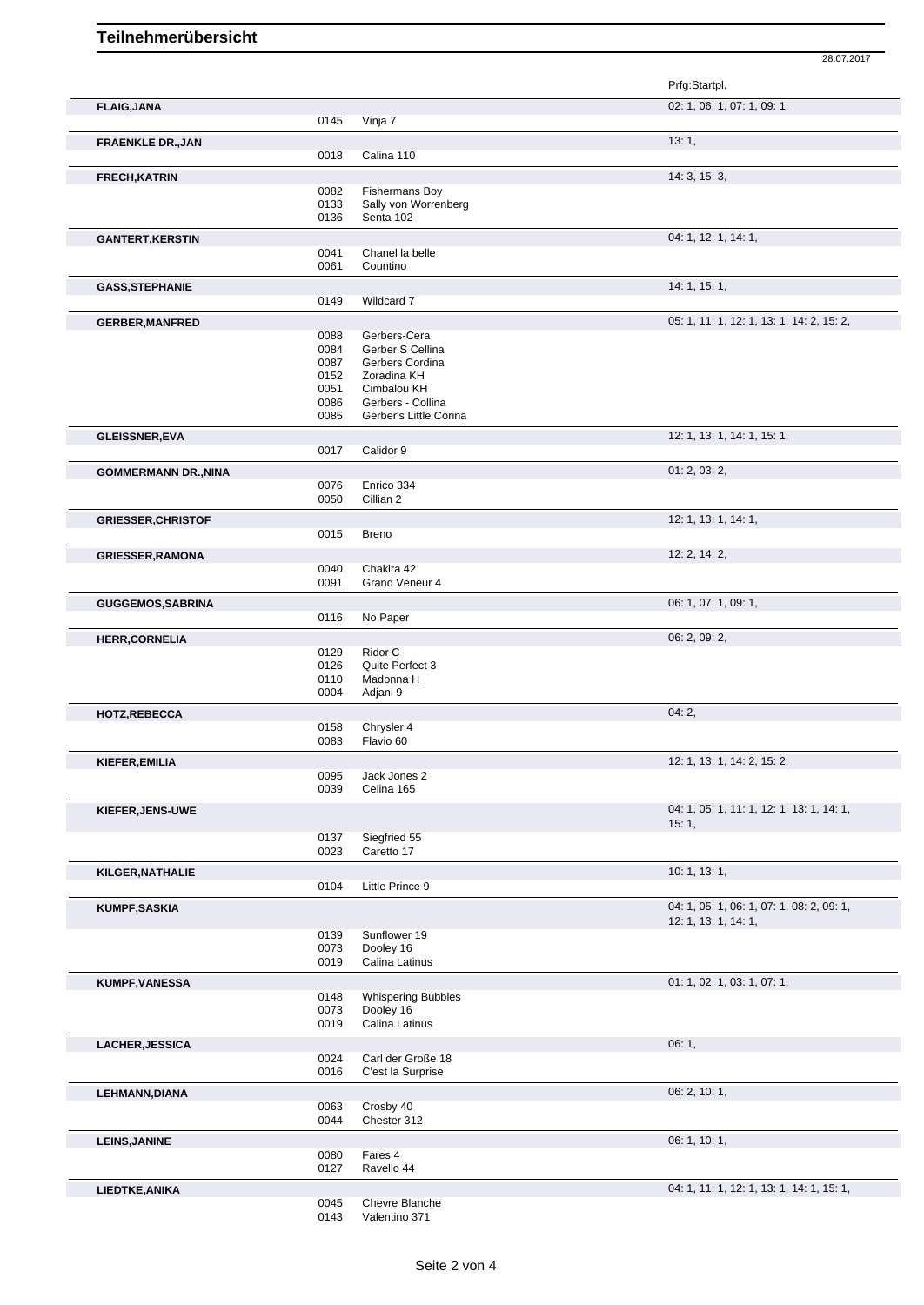28.07.2017

|                            |              |                                        | Prfg:Startpl.                                                     |
|----------------------------|--------------|----------------------------------------|-------------------------------------------------------------------|
|                            | 0099<br>0144 | Laser 22<br>Valesco 46                 |                                                                   |
| LINDLER, SOPHIA            |              |                                        | 06: 1, 10: 1, 11: 1, 12: 2, 13: 1, 15: 1,                         |
|                            | 0109         | Lyra Sp                                |                                                                   |
|                            | 0113         | Mini Cooper 6                          |                                                                   |
| LUTHER, JESSICA-SARAH      |              |                                        | 06: 1, 09: 1,                                                     |
|                            | 0034         | Cat Mandu                              |                                                                   |
| <b>MAIER, JAN</b>          |              |                                        | 09: 2, 13: 2,                                                     |
|                            | 0131         | Ronja 1803                             |                                                                   |
|                            | 0138         | Sir Anka                               |                                                                   |
| MAZUR, MARZENA-KATTY       |              |                                        | 06: 1, 08: 1, 09: 1, 11: 1,                                       |
|                            | 0070         | Di-Layla                               |                                                                   |
| <b>MUELLER, FRANK</b>      |              |                                        | 04: 1, 08: 1, 09: 1, 10: 1, 11: 1, 12: 1,<br>13:1,                |
|                            | 0111         | Mi-Ma's-Sternchen                      |                                                                   |
|                            | 0077         | Escada M                               |                                                                   |
|                            | 0037         | Cayenne 199                            |                                                                   |
|                            | 0036         | Caya M                                 |                                                                   |
|                            | 0032         | Cashew 20                              |                                                                   |
| <b>MUELLER, MARTINA</b>    |              |                                        | 06: 2, 08: 1, 09: 1, 10: 1, 11: 2, 12: 1,                         |
|                            | 0111         | Mi-Ma's-Sternchen                      |                                                                   |
|                            | 0077<br>0037 | Escada M<br>Cayenne 199                |                                                                   |
|                            | 0036         | Caya M                                 |                                                                   |
|                            | 0032         | Cashew 20                              |                                                                   |
|                            |              |                                        | 04: 1, 06: 2, 09: 2, 12: 1, 13: 1, 14: 1,                         |
| <b>MUELLER, UWE RAINER</b> |              |                                        | 15:1,                                                             |
|                            | 0002         | A la Primeur                           |                                                                   |
|                            | 0124         | Quentin 109                            |                                                                   |
|                            | 0053         | Clevers Undercover Girl                |                                                                   |
|                            | 0028         | <b>Carltons Chasseur</b>               |                                                                   |
|                            | 0052<br>0001 | Clever's Cover Girl<br>A La Prima Vera |                                                                   |
|                            |              |                                        |                                                                   |
| <b>NARDIN, CHARLOTTE</b>   |              |                                        | : 0,                                                              |
|                            |              |                                        |                                                                   |
| <b>NEUBAUER, SABINE</b>    | 0100         | Laurel III                             | 03: 1, 08: 2, 12: 2, 14: 1,                                       |
|                            | 0068         | Da Lisca 2                             |                                                                   |
|                            | 0030         | Carrington 19                          |                                                                   |
|                            | 0092         | Gwendiona                              |                                                                   |
| NEYMEYER, LISA             |              |                                        | 04: 1, 11: 1, 12: 2, 14: 2,                                       |
|                            | 0008         | Ascalon 42                             |                                                                   |
|                            | 0067         | D'Inzea Deluxe N                       |                                                                   |
|                            | 0062         | Courage CKK                            |                                                                   |
|                            | 0119         | Olympie du Banco                       |                                                                   |
| <b>OCHS, CHRISTIAN</b>     |              |                                        | 05: 1, 09: 1, 11: 1,                                              |
|                            | 0057         | Contango 9                             |                                                                   |
| OESCHGER, MICHELE          |              |                                        | 05: 1, 06: 2, 07: 1, 08: 3, 09: 3, 10: 1,<br>11: 2, 12: 2, 13: 1, |
|                            | 0107         | Lugatino                               |                                                                   |
|                            | 0029         | Carrera Classic                        |                                                                   |
|                            | 0125         | Quentino 34                            |                                                                   |
|                            | 0146         | Walesco 173                            |                                                                   |
|                            | 0010         | Bahia Blanca 5                         |                                                                   |
| QUANTE, JULIA              |              |                                        | 12:1,                                                             |
|                            | 0055         | Colorito                               |                                                                   |
|                            | 0005         | Adorado 4                              |                                                                   |
| REICHENBACH, LISA          |              |                                        | 12: 1, 14: 1,                                                     |
|                            | 0012         | Beaudet                                |                                                                   |
| <b>RENDLER, HUBERT</b>     |              |                                        | 06: 2, 07: 2,                                                     |
|                            | 0027         | Carlotta K                             |                                                                   |
|                            | 0049         | Christo 37                             |                                                                   |
|                            | 0022         | Cara 166                               |                                                                   |
| <b>RETZ, MELANIE</b>       |              |                                        | 06: 1, 10: 1,                                                     |
|                            | 0080         | Fares 4                                |                                                                   |
|                            | 0127         | Ravello 44                             |                                                                   |
| RIEBEL, MAXINE             |              |                                        | 08: 1, 11: 1,                                                     |
|                            | 0020         | Calvados II                            |                                                                   |
| <b>RIESSLE, ANDREA</b>     |              |                                        | 08: 1, 09: 1, 11: 1, 12: 1, 13: 1,                                |
|                            | 0059         | Cortina 188                            |                                                                   |
| <b>RUEB, BENJAMIN</b>      |              |                                        | 05:1,                                                             |
|                            | 0161         | Destiny TH                             |                                                                   |
|                            |              |                                        |                                                                   |